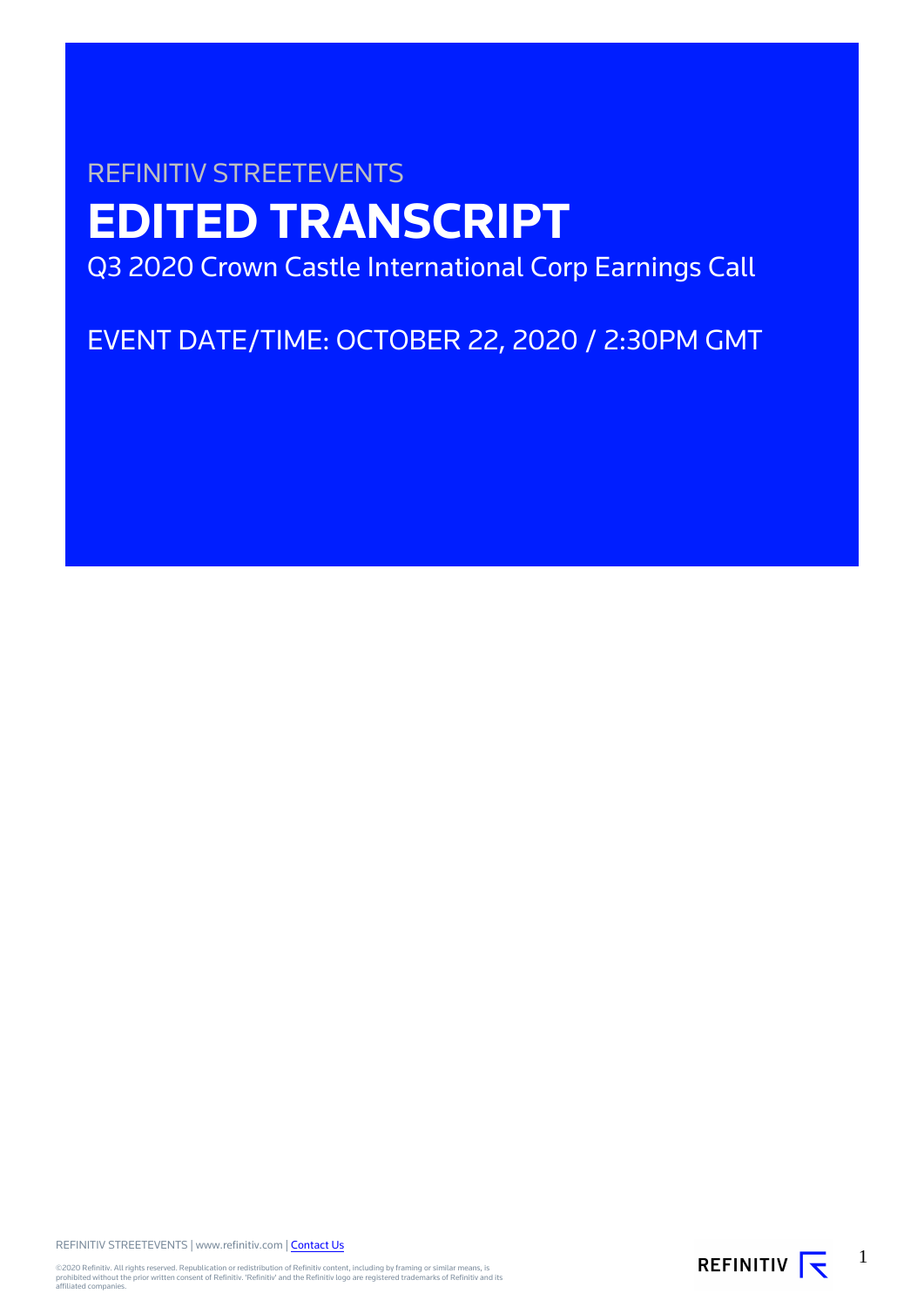## **CORPORATE PARTICIPANTS**

**Benjamin Raymond Lowe** Crown Castle International Corp. (REIT) - VP of Corporate Finance & Treasurer **Daniel K. Schlanger** Crown Castle International Corp. (REIT) - Executive VP & CFO **Jay A. Brown** Crown Castle International Corp. (REIT) - President, CEO & Director

## **CONFERENCE CALL PARTICIPANTS**

**Brett Joseph Feldman** Goldman Sachs Group, Inc., Research Division - Equity Analyst **Colby Alexander Synesael** Cowen and Company, LLC, Research Division - MD & Senior Research Analyst **David William Barden** BofA Merrill Lynch, Research Division - MD **Jonathan Atkin** RBC Capital Markets, Research Division - MD & Senior Analyst **Michael Ian Rollins** Citigroup Inc., Research Division - MD & U.S. Telecoms Analyst **Nicholas Ralph Del Deo** MoffettNathanson LLC - Analyst **Richard Hamilton Prentiss** Raymond James & Associates, Inc., Research Division - Head of Telecommunication Services Equity Research & Research Analyst **Simon William Flannery** Morgan Stanley, Research Division - MD **Spencer Harris Kurn** New Street Research LLP - Analyst of Towers and Infrastructure **Timothy Patrick Long** Barclays Bank PLC, Research Division - MD and Senior Technology Hardware & Networking Analyst

#### **PRESENTATION**

#### **Operator**

Good day and welcome to the Crown Castle Q3 2020 Earnings Call.

Today's conference is being recorded. At this time, I would like to turn the conference over to Ben Lowe. Please go ahead.

#### **Benjamin Raymond Lowe Crown Castle International Corp. (REIT) - VP of Corporate Finance & Treasurer**

Great. Thank you, Mary, and good morning, everyone. Thank you for joining us today as we review our third quarter 2020 results. With me on the call this morning are Jay Brown, Crown Castle's Chief Executive Officer; and Dan Schlanger, Crown Castle's Chief Financial Officer.

To aid the discussion, we have posted supplemental materials in the Investors section of our website at crowncastle.com, which we will refer to throughout the call this morning.

This conference call will contain forward-looking statements, which are subject to certain risks uncertainties and assumptions, and actual results may vary materially from those expected. Information about potential factors which could affect our results is available in the press release and the Risk Factors sections of the company's SEC filings. Our statements are made as of today, October 22, 2020, and we assume no obligation to update any forward-looking statements.

In addition, today's call includes discussions of certain non-GAAP financial measures. Tables reconciling these non-GAAP financial measures are available in the supplemental information package in the Investors section of the company's website at crowncastle.com.

So with that, let me turn the call over to Jay.

#### **Jay A. Brown Crown Castle International Corp. (REIT) - President, CEO & Director**

Thanks, Ben, and good morning, everyone. As you saw in our earnings press release from last night, we delivered another quarter of positive results. We remain on track to generate growth in AFFO per share this year that is consistent with our 7% to 8% target. And we expect growth to accelerate to 10% in 2021.

I would highlight 3 key financial points in our earnings press release: the 11% increase in our dividend; the reduction in capital intensity in fiber while delivering consistent growth; and the ability to fund our 2021 capital plan without the need for equity issuance.

Dan will discuss the results and our expectations for the balance of 2020 and the full year 2021 outlook in a bit more detail, so I want to focus my comments this morning on our strategy to maximize long-term shareholder value while delivering attractive near-term returns.

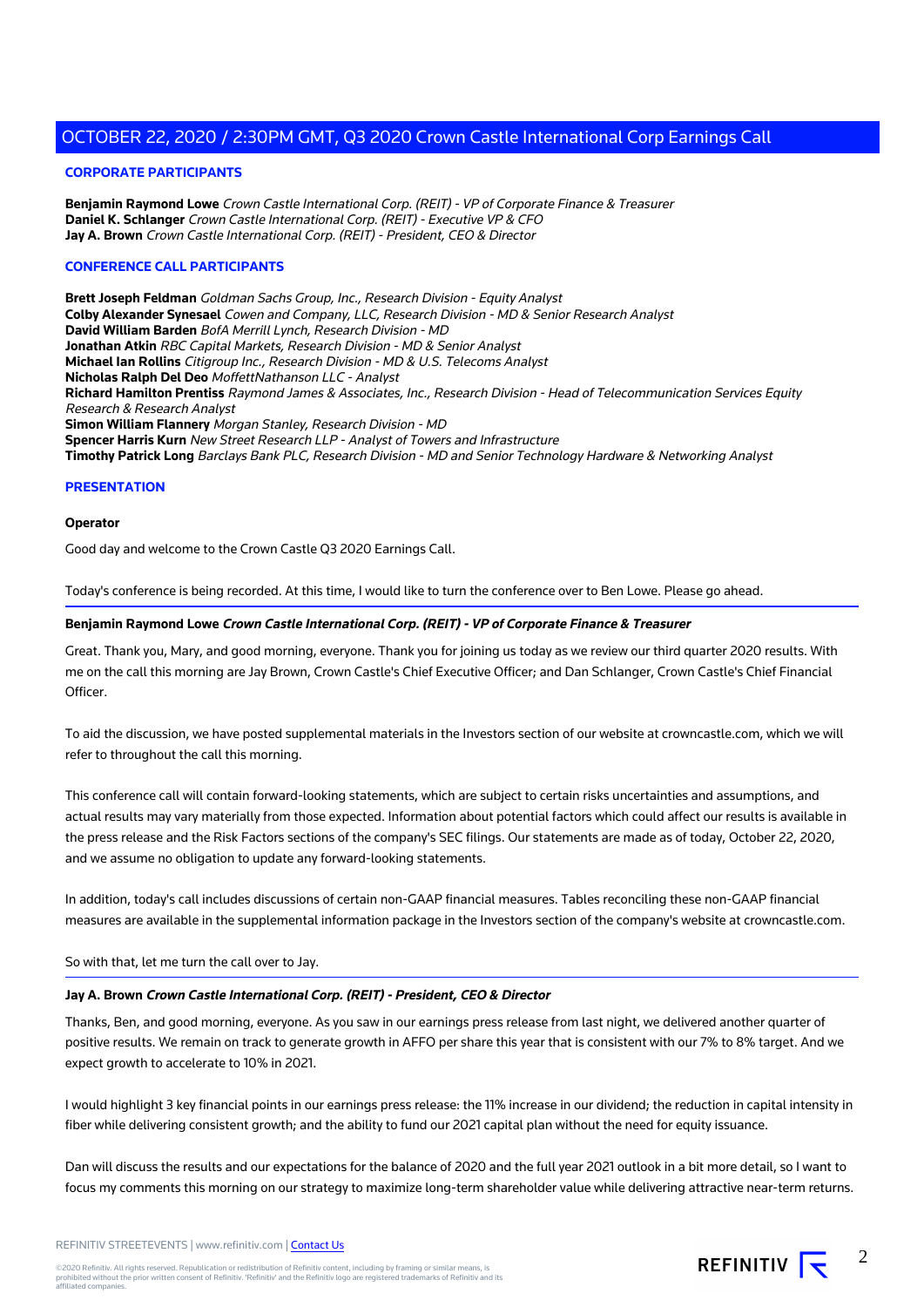I believe our strategy and unmatched portfolio of more than 40,000 towers and approximately 80,000 route miles of fiber concentrated in the top U.S. markets have positioned Crown Castle to generate growth in cash flows and dividends per share both in the near term and for years to come.

Steady execution against this strategy is resulting in consistent dividend growth as we increased our annualized common stock dividend by 11% to \$5.32 per share, in line with the high end of our outlook for AFFO per share growth in 2021.

Despite some timing challenges this year, we continue to build on our long history of consistently delivering compelling growth through various market cycles, highlighting both the strength of our business model and the significant value creation opportunity our strategy provides to shareholders.

Over the last 6 years, and inclusive of the increase we announced yesterday, we have grown the dividend at a compounded annual growth rate of more than 8% per share. Additionally, since the acquisition of Lightower in 2017, when we increased our annual growth target by 100 basis points to 7% to 8%, we have grown the dividend on average by 9% per year. Importantly, as you can see on Slide 4, while we have returned a total of \$10 billion to shareholders through dividends, we have also invested in assets we believe will generate great returns for our shareholders over the long term as our portfolio of assets positions us to benefit from what we expect will be a decade-long investment cycle as our customers deploy 5G.

One of the core principles of our long-term strategy is to focus on the U.S. market because we believe it represents the fastest-growing market for wireless network investment with the least amount of risk, leading to superior long-term returns.

According to CTIA, as shown on Slide 5, our carrier customers have invested nearly \$300 billion of capital to upgrade their wireless network since the beginning of 2010, significantly increasing the density of their networks with tens of thousands of new cell sites while deploying additional spectrum.

The U.S. wireless market attracts a disproportionate amount of capital investment because the market fundamentals are so attractive. In 2019, as an example, carriers in the U.S. invested approximately \$30 billion, representing nearly 20% of all mobile CapEx globally to serve demand from less than 5% of the world's population.

To go after this sizable and growing opportunity, we have invested nearly \$40 billion over the last couple of decades in shared infrastructure assets that we believe are mission-critical for both today's wireless networks and the next generation of wireless networks our customers are just beginning to develop for 5G.

Our tower investment began more than 20 years ago when we built and acquired assets that we could share across multiple customers, providing a lower cost to each customer while generating compelling returns for our shareholders over time as we leased up those assets.

As we have proven out the value proposition for our customers over time, we have leased up our tower assets so that they now generate a yield on invested capital approaching 11% with ample capacity to support additional tenants and generate future growth in cash flow.

More recently, we began investing in small cells as wireless network architecture evolves with 4G, requiring a network of cell sites that is much denser and closer to the end users in order to serve the rapid growth in mobile data demand.

The impact on wireless networks from the persistent 30%-plus annual growth in mobile data demand is staggering. The amount of wireless data used in 2019 was 96x greater than the data demand was in 2010. Further to the point, the incremental growth from 2018 to 2019 alone exceeded the total data usage from 2010 through 2013 on a combined basis. To respond to this insatiable demand, our carrier customers have deployed more wireless spectrum for more locations.

Since 2010, the total number of locations where wireless carriers are broadcasting their spectrum has increased by approximately

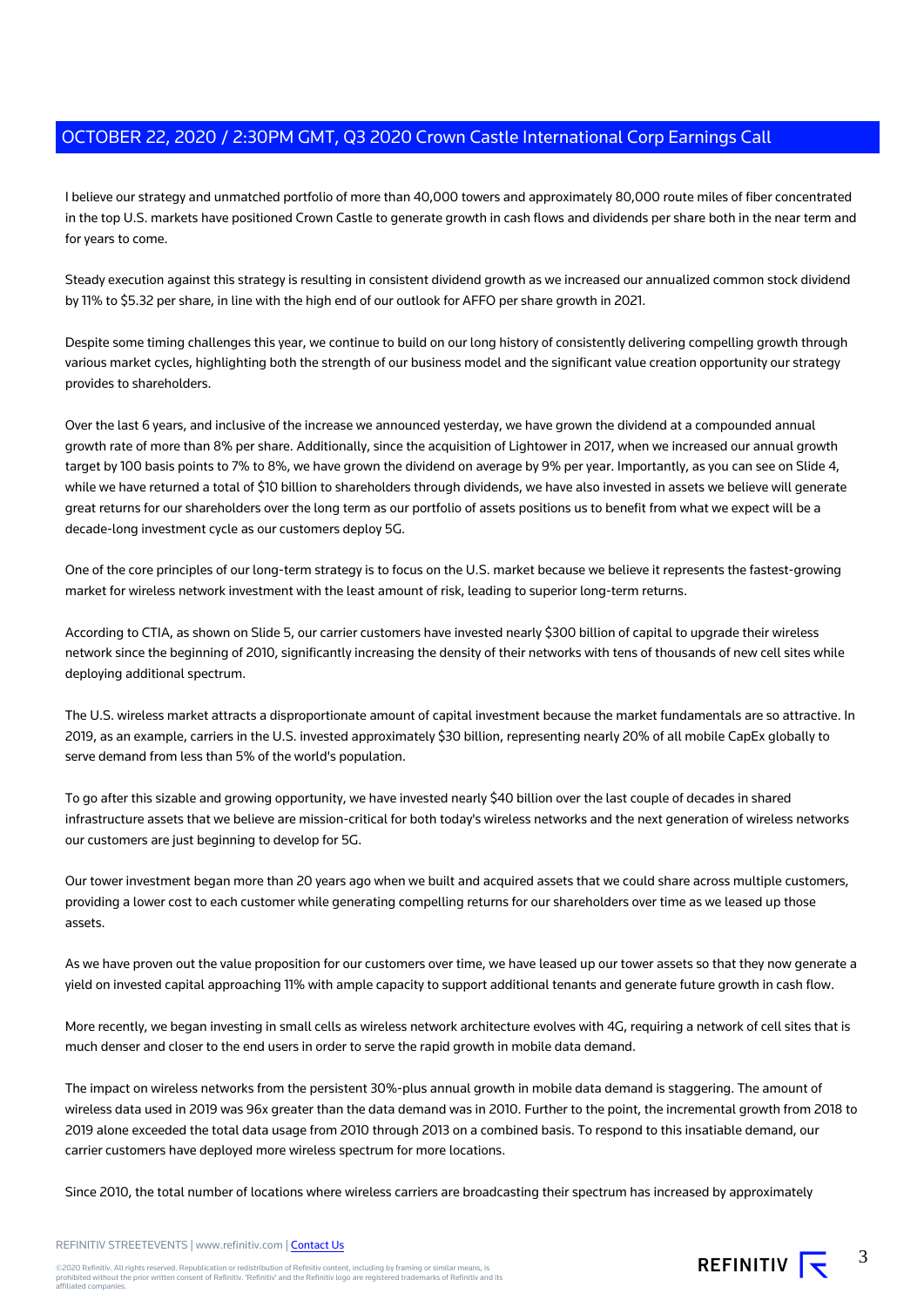150,000 to nearly 400,000 at the end of 2019, with most new sites deployed on existing macro towers as well as new small cells.

The increasing site densification has always been a key tool that carriers have used to add network capacity, enabling our customers to get the most out of their spectrum assets by reusing the spectrum over shorter and shorter distances. The law of physics dictates that the site -- the cell site densification will continue, particularly given the higher spectrum bands coming to market in recent and upcoming auctions.

We expect the densification trends to drive additional leasing on our tower assets for years to come. But with the radius of cell sites continuing to shrink, we expect small cells to play a greater role in network densification going forward. During our earnings call in July, I talked about our assessment that our small cell business has significant potential upside and limited downside. This is in part because we have assumed a relatively low density of small cells compared to industry estimates and carrier commentary.

The wireless ecosystem is beginning to show signs that would lead towards our potential upside cases. Last week, we saw an important milestone in the march towards greater network densification when Apple announced that all iPhone 12 models sold in the U.S. support millimeter wave spectrum band while models offered in other regions of the world are limited to sub-6 gigahertz band. This announcement reminds me a lot of 2007. At the time, the wireless carriers in the U.S. had accumulated a vast supply of 3G-capable spectrum, but there were no use cases identified requiring that much capacity. At the time, phones were used for talking and, in limited cases, Texting. Ring tones were the exciting feature you could download to personalize your device. Then Apple launched the original iPhone, and the world changed. People could use their phones to surf the web, listen to music, share pictures and communicate with each other without speaking. And more importantly, the introduction of the iPhone kicked off a new era of wireless innovation that spurred unprecedented investment in wireless communication networks in the U.S., and no one really saw it coming.

Fast forward to now, and much of the same dynamics are at play. The new iPhone was launched for spectrum bands that are not yet deployed at scale. As was the case with the original iPhone, the use of millimeter wave opens up a whole new set of opportunities and use cases. And although no one can be certain about which use cases will take hold, it is exciting that the company that started it all with the original iPhone is again at the front end of a wireless communication revolution with the iPhone 12. This is so important to our business because the carriers now have nearly 20x more spectrum capacity than they did in 2007, with a significant portion yet to be deployed and more spectrum scheduled to be auctioned in the next few months.

In aggregate, carriers and other market participants have already purchased approximately \$15 billion at auctions plus made acquisitions to gain access to higher spectrum bands needed to deploy 5G. And that investment is likely to increase considerably with the upcoming C-Band auction.

Millimeter wave spectrum currently accounts for more than 80% of the total spectrum that's available for use in the U.S., and we believe the iPhone 12 will speed up its deployment. Because of its RF characteristics, millimeter wave spectrum provides significantly more capacity but over a fraction of the geographic coverage area. As a result, we believe the majority of millimeter wave spectrum will ultimately be deployed using small cells rather than towers.

With that in mind, we are excited about the industry-leading small cell business in the U.S. that complements our tower business and provides substantial potential upside to our 5G growth strategy. The 10% AFFO per share growth that we expect in 2021 is without the benefit of all the 5G investment I just described. Because small cells developed during the 4G investment cycle, we are much earlier on when it comes to our small cell and fiber investments with a 3-year weighted average life across the approximately \$14 billion of invested capital.

Given the immaturity of these investments, it's encouraging that the business is already generating a current yield on invested capital that is approaching 8%. Similar to towers, the investments we are making in small cells and fiber have a high initial cost that will ultimately be shared across multiple customers, lowering the capital and ongoing operating costs to each customer while generating returns for our shareholders as we lease up those assets. We expect the yield on our investments to increase gradually over time as we benefit from the lease-up of our existing assets, offset by the pursuit of organic investment opportunities to construct less mature small cell assets for anchor tenants at an initial yield of 6% to 7%.

REFINITIV STREETEVENTS | www.refinitiv.com | [Contact Us](https://www.refinitiv.com/en/contact-us)

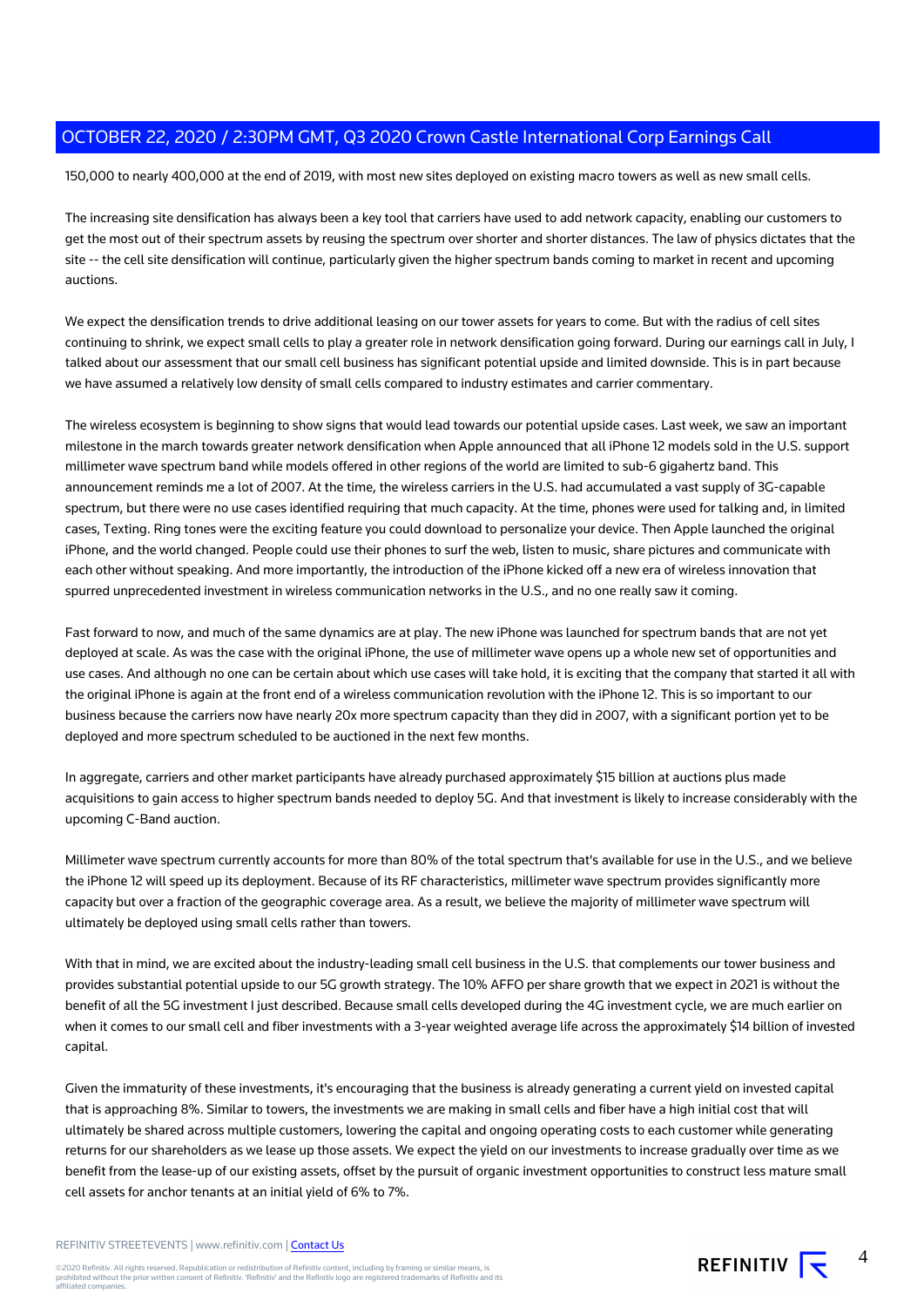In recent years, anchor builds have accounted for 70% to 80% of our small cell leasing, with colocation making up the remaining 20% to 30% of activity. Based on our current pipeline of nodes we plan to construct in 2021, we expect the contribution from colocation to increase to approximately 40% of the activity, contributing to a \$400 million projected decrease in our discretionary fiber capital expenditures in 2021 when compared to levels of 2019.

In addition to the benefit from an increase in small cell colocation activity, there are several large multiyear fiber expansion projects that we inherited through acquisitions that are scheduled to be completed this year, contributing to the forecasted decrease in capital expenditures in '21.

We believe the expected reduction in capital intensity and growth within our small cell and fiber business is yet another encouraging sign that our strategy is generating the returns that we expected.

So to wrap up, our strategy is to deliver the highest risk-adjusted return for our shareholders by balancing a growing dividend and investing in assets that will drive future growth. To that end, we are deliberately investing all of our capital in the largest and what we believe is the best market in the world for owning communications infrastructure assets. We offer a comprehensive solution to our customers of towers and small cells to enable and benefit from the wave of investment our wireless customers are expected to make over the next decade to build out 5G and meet the growing demand for wireless data.

We are investing for this future while increasing our dividend by 11%, which is meaningfully above our long-term target of 7% to 8% per year. As we focus on closing out another successful year, I want to take a moment and thank our team for how well they have navigated through a pandemic and a significant carrier consolidation in our space to help deliver AFFO per share growth in 2020 that is consistent with our long-term growth target.

Before turning the call over to Dan, I'd also like to briefly mention our other announcement yesterday. Our Board of Directors appointed Tammy Jones and Matthew Thornton as Directors effective in November of this year. With the addition of these 2 highly qualified and experienced directors, our Board has made significant progress with the first phase of the Board transition process we announced last quarter.

On behalf of all of the Board, I'm excited to welcome Tammy and Matthew to Crown Castle, and I personally look forward to working with them both.

With that, I'll turn the call over to Dan.

# **Daniel K. Schlanger Crown Castle International Corp. (REIT) - Executive VP & CFO**

Thanks, Jay, and good morning, everyone. As Jay mentioned, we delivered another quarter of solid results. We remain on track to generate at least 7% growth in AFFO per share in 2020, and we expect AFFO per share growth to accelerate to 10% in 2021, allowing us to increase our dividend by 11% to \$5.32.

Turning to Slide 6 of the presentation. Site rental revenues and adjusted EBITDA grew 4%, while AFFO increased 8% in the third quarter 2020 when compared to the same period last year. During the quarter, we experienced an increase in activity on towers that resulted in a meaningful increase in the contribution from services when compared to recent quarters.

We expect a further increase in industry activity, as our carrier customers invest to improve their existing networks and as 5G investments ramp, which we believe will start in earnest in 2021. However, the full rebound in activity on towers is continuing to occur a bit slower and later than we previously expected, with a portion of the activity we expected to occur in late 2020 shifting into early 2021.

As a result, on Slide 7, you will see that at the midpoint, we've decreased our 2020 outlook for site rental revenue by \$43 million, adjusted EBITDA by \$83 million and AFFO by \$8 million. These changes are primarily the result of the expected shift in timing I mentioned, partially offset by lower-than-expected interest expense and sustaining capital expenditures. Specifically, the change in

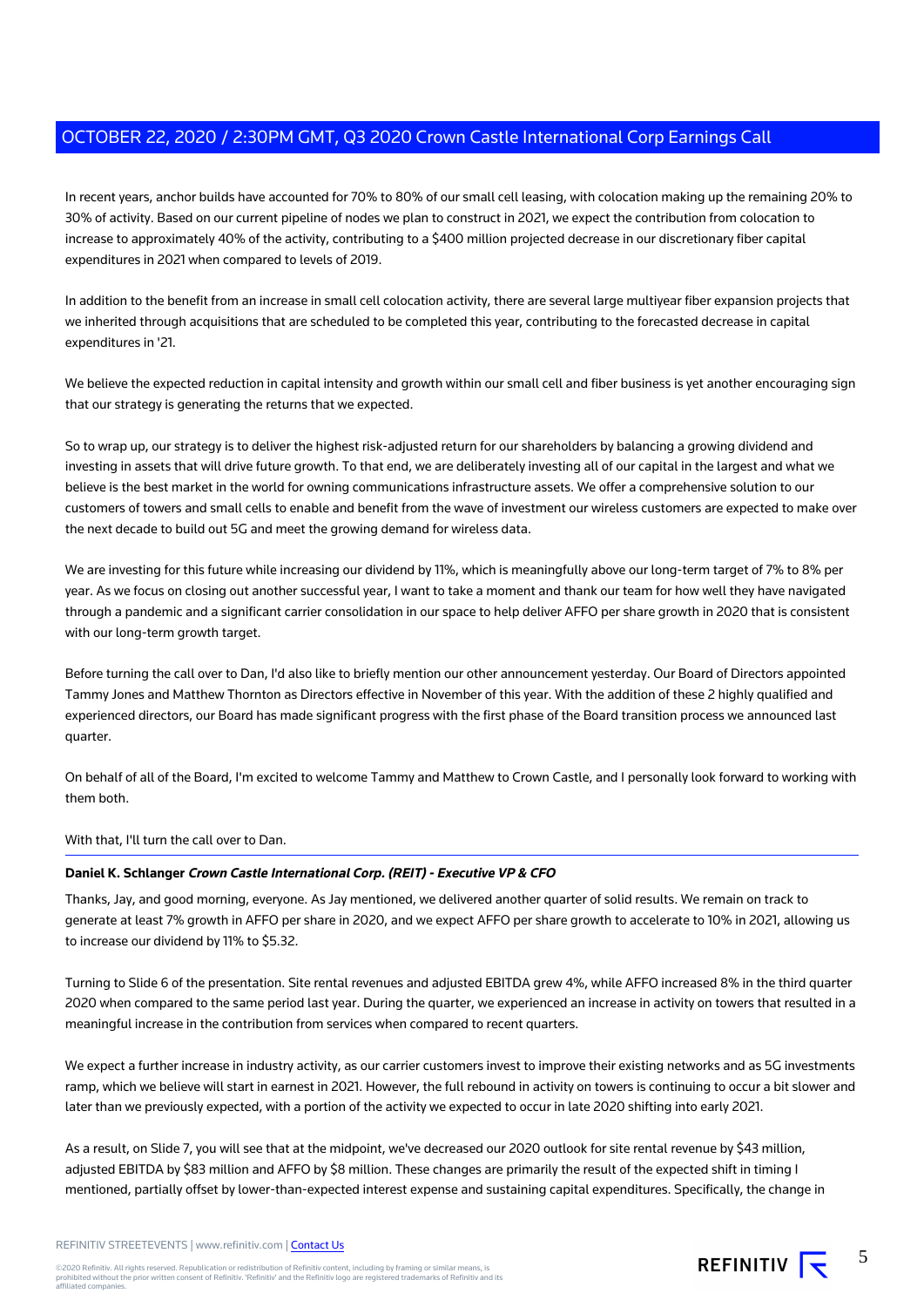timing of towers activity negatively impacts the expected 2020 organic contribution to site rental revenues by approximately \$20 million and services combination -- contribution from towers by approximately \$50 million.

Additionally, the combination of this shift in timing as well as fewer lease extensions than previously forecasted negatively impacts our 2020 straight-lined revenues by approximately \$20 million. These changes are offset by approximately \$10 million in lower expenses, \$30 million in lower interest expense and \$25 million in lower sustaining capital expenditures. As a result, for full year 2020, we now expect approximately 6% growth in organic contribution to site rental revenues, consisting of approximately 5% growth from towers, more than 15% from small cells and approximately 3% from fiber solutions. We also expect adjusted EBITDA to grow about 4% and AFFO per share to grow around 7% in 2020.

Shifting over to our full year 2021 outlook on Slide 8. We expect organic contribution to site rental revenues of \$295 million to \$335 million or approximately 6% growth, consisting of approximately 6% growth from towers, 15% from small cells and 3% growth from fiber solutions. It's worth pointing out that our outlook does not include a material contribution from DISH Network's wireless network build-out as we expect activity on that front to begin in late 2021, consistent with their public commentary.

As Jay discussed earlier, we expect discretionary capital expenditures in 2021 to be approximately \$400 million lower when compared to 2019, totaling approximately \$1.5 billion as we apply a rigorous analytical approach to each capital investment decision. We anticipate the combination of lower capital expenditures and higher cash flow growth will allow us to fund our discretionary capital budget next year with free cash flow and incremental debt capacity consistent with our investment-grade credit profile.

As it relates to the balance sheet, we finished the quarter with 5.4x debt to EBITDA, a weighted average maturity of 9 years, no maturities until 2022 and approximately \$4.5 billion of undrawn capacity on our revolving credit facility. Our debt maturity profile is the result of a deliberate approach to minimize financing risk and more closely match our debt maturities for the long-term nature of our asset base while focusing on driving down our overall cost of capital.

Turning to Slide 9. We expect 2021 growth in AFFO of \$300 million to \$345 million or approximately 12% growth. In addition to the approximately 6% expected growth from organic contribution to site rental revenues, the outlook includes expense increases that primarily reflect the combination of typical escalations and cost of living increases as well as incremental direct costs associated with fiber revenue growth, an increase in services contribution tied to the expected increase in tower activity in 2021 and an expected contribution to growth of \$60 million to \$90 million from other items, primarily related to the conversion of deferred stock that occurred during the third quarter that will reduce annual preferred stock dividend paid next year by approximately \$85 million.

So before we open the call up to questions, there are 3 key things we want to make sure you take away from our discussion: we increased our dividend by 11%; the capital intensity in our fiber business is declining while delivering consistent growth; and we expect to fund our 2021 capital plan without the need for additional equity.

Looking further out, we believe our ability to offer towers, small cells and fiber solutions, which are all integral components of communications networks, provides us the best opportunity to deliver superior risk-adjusted returns for our shareholders. And with that, Mary, I'd like to open the call to questions.

# **QUESTIONS AND ANSWERS**

#### **Operator**

(Operator Instructions) We take our first question now from Michael Rollins with Citi.

# **Michael Ian Rollins Citigroup Inc., Research Division - MD & U.S. Telecoms Analyst**

I was curious if you could delve further into the tower leasing activity. So the prior guide, I believe, was \$170 million to \$180 million within the total new leasing activity. And as you look at it shifting \$20 million into '21, what's holding then that baseline back relative to 2020? And do you see opportunities for site leasing dollars to continue to get better from the '21 level over the next few years as we look out at the potential activity from your carrier customers?

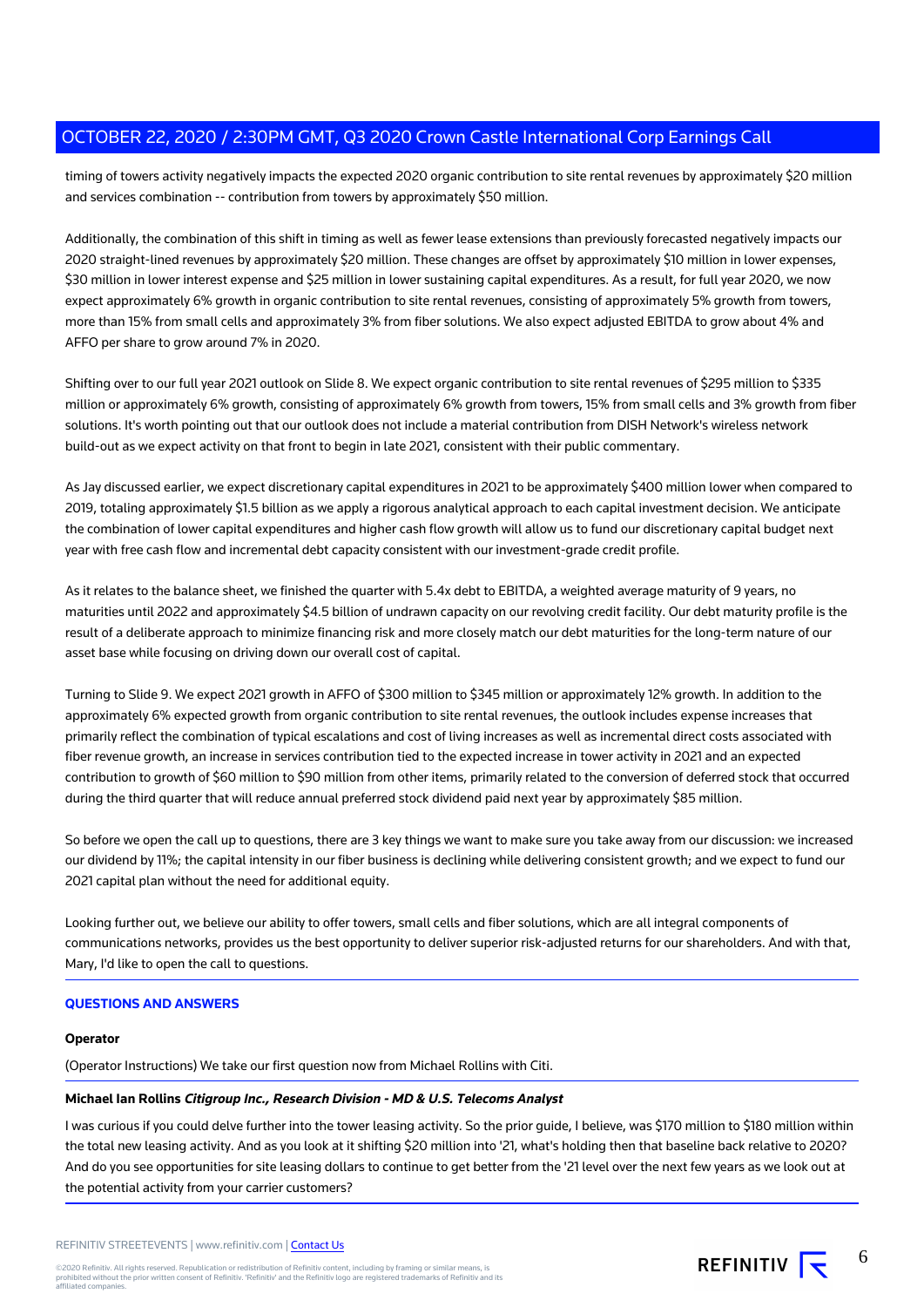## **Jay A. Brown Crown Castle International Corp. (REIT) - President, CEO & Director**

Mike, big picture, what I would say is we're continuing to see really consistent growth across all of the carriers in the business. And I think the commentary that I made going back and looking at both our capital allocation plans historically, but also the activity of the carriers over the last decade, shows a consistent investment in the network. And I think we expect the same thing going forward.

Anytime anyone looks at the business and starts to try to figure out inflection points, it always gives me pause because history would suggest that there's a steadiness to the investment of capital and that the improvement to networks in order to provide data capacity for consumers is a long road, not a short one.

And so as we look forward, what I think we're most excited about is the long runway of growth that we see. On the tower side, we see consistent revenue growth over a long period of time as 5G gets built out.

And then in terms of the potential upside, the comments that I made around the iPhone 12 and the opening up of millimeter wave, we think, is probably the most likely path of seeing significant upside to the consistent growth that we would expect, driven by 5G over the coming decades.

# **Daniel K. Schlanger Crown Castle International Corp. (REIT) - Executive VP & CFO**

And I think, Mike, it's important just to point out that we're seeing 6% growth in our tower business going into 2021, which we think will be pretty well received or look pretty good compared to our peers. And that's without all of that investment that Jay is talking about.

So I think we're -- and then we're translating that into 10% AFFO per share growth. I think that's a pretty good setup to be in, where we're moving into 2021 with really good tower growth, really good AFFO growth and a lot of upside from there.

## **Michael Ian Rollins Citigroup Inc., Research Division - MD & U.S. Telecoms Analyst**

And if I can just follow up on the small cells, when you described that you're seeing more colocation opportunity for 2021 in the plan, is that a reflection of more colocation concentrated where you already are seeing success? Or are you seeing the colocation get more distributed across the different markets?

## **Jay A. Brown Crown Castle International Corp. (REIT) - President, CEO & Director**

Now the colocation will be coming on assets that we have both acquired and built over a period of time. And obviously, the colocation that we're putting on in 2021 reflects nodes that we put into the pipeline probably a couple of years ago in most cases. So it's a reflection of those assets that we acquired or built several years ago. And then as we talk about it often, they've been leased up over a long period of time.

And as we look at the business, obviously, we've increased the base of investment over the last several years as we built anchored new systems. And the expectation of those new anchored systems is that, over time, they would see colocation and lease up. And as we look at the pipeline for 2021, as we were talking about the capital intensity associated with that growth, obviously, the capital intensity comes down as colocation goes up. And in 2021, we're reaping the benefit both in terms of higher yields on the assets over time from colocation and also lower capital intensity related to those assets.

#### **Operator**

We can now take our next question from Brett Feldman of Goldman Sachs.

#### **Brett Joseph Feldman Goldman Sachs Group, Inc., Research Division - Equity Analyst**

When I look at the composition of your outlook for next year, you're expecting that nonrenewals at the midpoint of the range will be pretty similar to what you're expecting this year. And the question I have is, you do actually have Sprint leases that come up for nonrenewal next year. I'm curious what are you assuming about them.

And then I know you have a considerable amount of time on average with your T-Mobile and Sprint leases. T-Mobile has clearly shown through its MLAs with your peers that they have a desire to align the lease terminations with when they actually do site

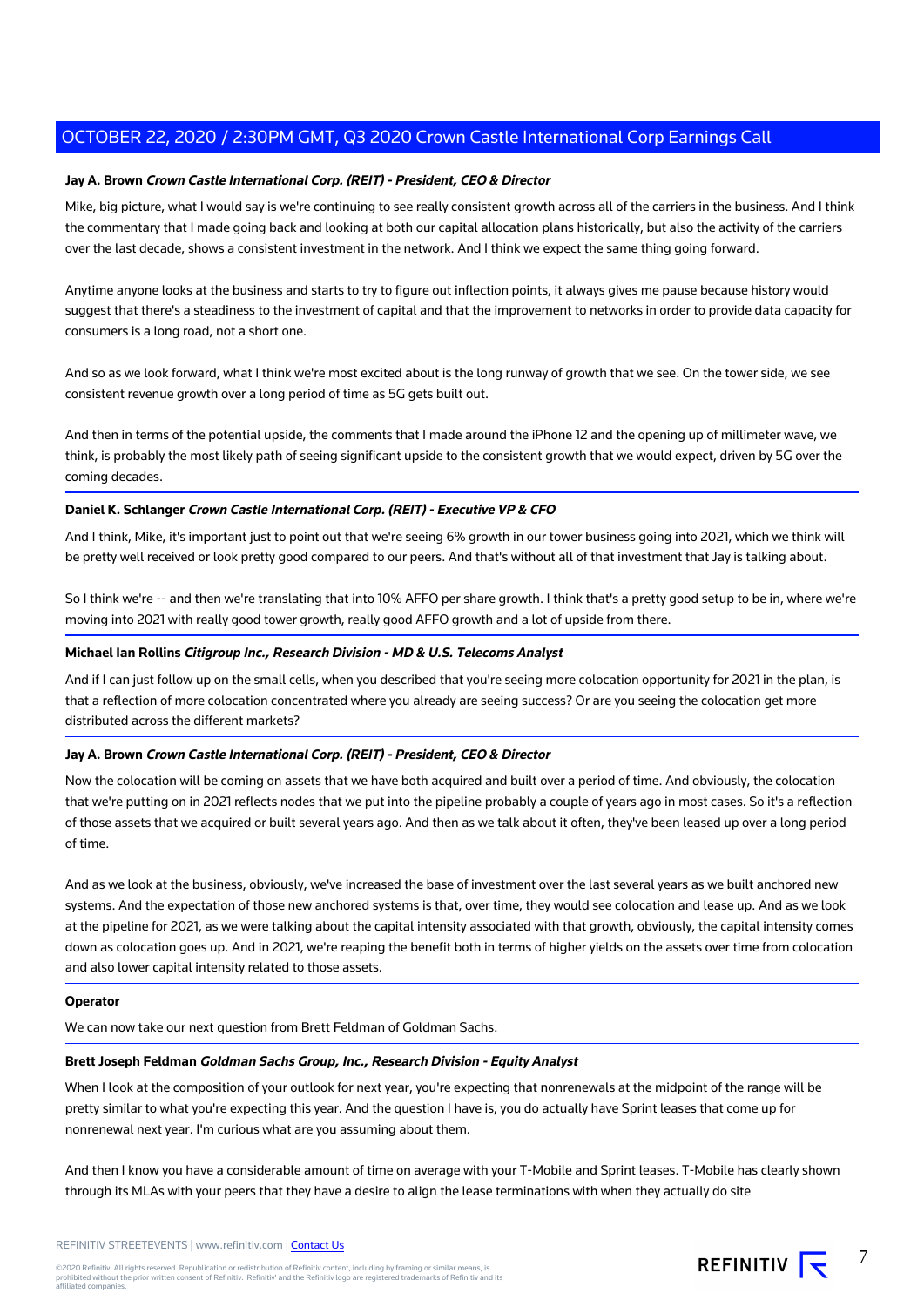decommissioning. If you were to allow that, you'd be making a concession. So you've done this in the past. How do you think about the trade-offs that you might be willing to make in a revised customer agreement where you might allow them to take some sites off sooner? What do you have to get to feel like you've been made whole or better off in that relationship as a result of it?

# **Daniel K. Schlanger Crown Castle International Corp. (REIT) - Executive VP & CFO**

Brett, I'll take the first one. On the churn assumption going into 2021, we talked about this before that the acquired network churn that we have seen coming up through the end of last year had a rollover effect into 2020 that would stop by the end of 2020. And so 2021 churn is lower and is at kind of the lower end of our 1% to 2% long-term churn rate. Even within that though, as you pointed out, the specific churn around Sprint, we have some of that assumed in our model and how we're thinking about churn going forward. So that's inclusive of some Sprint churn to be at that low end.

## **Jay A. Brown Crown Castle International Corp. (REIT) - President, CEO & Director**

Yes. On your second question, Brett, obviously, we shy away from talking about specific customers and specific deals with our customers. So I'll mostly beg off of that question. Big picture, in terms of the economics and how we think about our customer relationships, the value that we provide to the customers is a shared solution that ultimately lowers their costs of being able to deploy the network. And that value proposition, regardless of the construct under which it's made with each of our customers, looks to be really healthy and intact.

And so as I look across the landscape, I think both on the tower side and on the small cell side, the value proposition holds through a number of different market cycles. And we're looking -- at the same time, we're providing that value proposition to the customers, we're trying to be thoughtful about making sure we get an appropriate yield on the invested capital that we have. And that's true both on the tower side as well as the small cell side.

So we've laid out our contractual provisions in the supplement. Obviously, we have about 5 years remaining on the T-Mobile leases. And we'll continue to work with them as we do with all of the carriers to make sure we have the right contractual relationship, to ensure that they have access to the assets and get network deployed in an expeditious fashion and we're getting the appropriate returns on the invested capital.

## **Operator**

We now take our next question from Simon Flannery of Morgan Stanley.

## **Simon William Flannery Morgan Stanley, Research Division - MD**

Great. Good to hear the momentum in the small cell business and the opportunity around millimeter wave. Can you talk a little bit about what the pipeline discussions, the backlog looks like, your ability to kind of add to the -- I think it was a 20,000 in backlog over time? I think there's some concern that companies like Verizon will focus a lot on self-perform. So how are those conversations going? And how do you expect them to evolve to when we really see that, the backlog start to ramp?

And then related to that is I know, going back a couple of years, you were hoping to really accelerate the pace of small cell construction. Any change in that momentum either in the near term or in the medium term that you see where you could start to shorten that time frame?

#### **Jay A. Brown Crown Castle International Corp. (REIT) - President, CEO & Director**

Simon, on the first question around the pipeline in small cells, we're continuing to have really encouraging conversations with our customers about their need and our ability to perform for them and both deploy capital and deliver small cell nodes for them. And so the environment in which we're having conversations with the customers, as evidenced by some of the comments that I made around millimeter wave and the necessity of increased cell site density, are really encouraging and support kind of our longer-term view that small cells are just an integral component of wireless networks. And I think if you've heard both Verizon and AT&T talk about this week that you really can't do wireless without wires, without fiber.

And fiber is, I think, in terms of the conversation, both with our customers and more broadly as people look at this industry, I think more

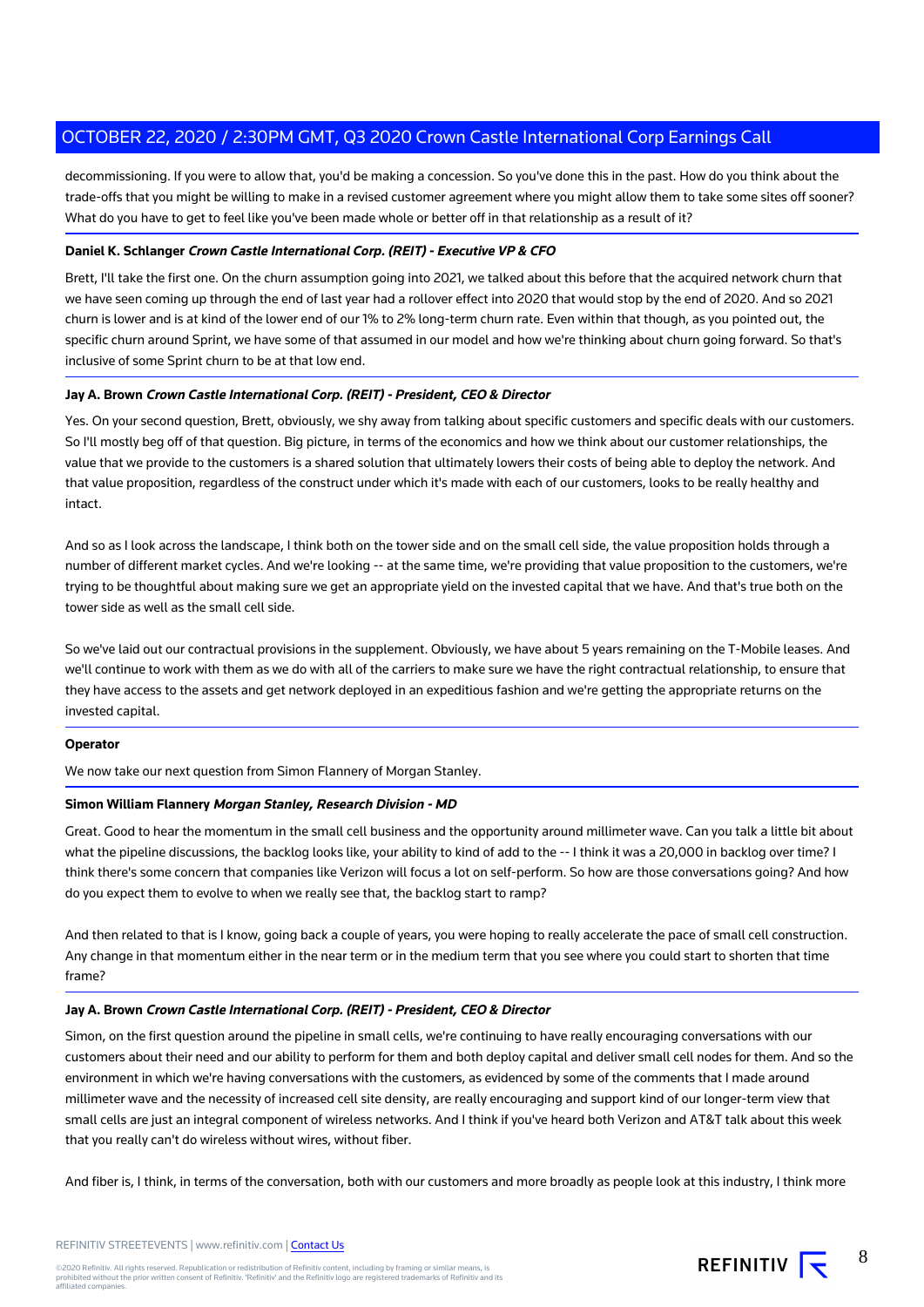and more you're seeing the blending of both fiber and wireless. And I think you're going to see that trend continue. So I think we're still early stages in terms of what that's going to look like. But the total addressable market, all of the signs point to an increasingly large addressable market.

Our role and capture of that addressable market, I think, comes down to both where we've chosen to historically invest our capital. As you know, we focus most of the capital in the top markets in the U.S. We think those have the potential to produce the highest returns on invested capital. So we focused our fiber investments in those top markets because we think they have the best opportunity for future small cell lease-up.

As I listen to what the carriers are saying, I think they believe that they're going to need small cells well beyond just the top markets in the U.S., and that's going to require fiber deployed in a lot more locations, then frankly, we'll probably meet our return thresholds.

Dan talked about in some of his prepared remarks the rigorous analysis we go through in terms of allocating capital. We think about what kind of markets in the U.S. do we really want to allocate capital towards. And there are places in the U.S. where we choose not to pursue request for proposals from the carriers, and we've chosen to focus most of the capital investment in those top markets because we think the highest growth is there.

So I think that leads to a commentary both today and what I would expect continue long into the future, where the carriers are going to self-perform a meaningful portion of the small cells that they need. There may be other third parties who also enter the space. And I think that just speaks to how big the addressable market is going to be and also our discipline and limiting where ultimately we're willing to extend capital where we think the best returns for Crown Castle are. I think if those 2 things play themselves out, which we'll see over time, I think there's plenty of addressable market for us to get great returns on the capital that we've invested thus far. And at the same time, I think you'll continue to see the carriers do self-perform in locations where it just doesn't make sense for us to extend the capital.

On your second question around accelerating the construction process. We are obviously working every day to try to figure out ways to do that better and faster. And the team has worked hard at that, and there are instances where we have found some opportunity to be able to do that. I would say, as I've said in the past, the idea that there is a -- that it's easy to deploy small cells and to deploy fiber is really a fallacy. This is a very difficult and long process to go through the zoning and planning process of being able to deploy small cells in the U.S. And I don't really see anything on the horizon that would meaningfully change that. I believe it's a significant moat around the business and will remain intact and in place for a very long period of time.

And to the extent, therefore, somebody has fiber in locations or a small cell network that has been built for future small cells, I think there's a real advantage to that in place operator for capturing future opportunity around small cells. So we're working every day to try to figure out a way to deliver these small cells faster for the customers. But I think the dynamics of zoning and planning and working with the utilities drive a pretty long time line that, thus far, we really haven't seen change meaningfully.

#### **Operator**

We now take our next question from Jonathan Atkin, RBC Capital.

# **Jonathan Atkin RBC Capital Markets, Research Division - MD & Senior Analyst**

Got a question about 3Q and then about the 2021 expectations. Can you give us a sense of kind of the monthly cadence that you saw on your macro site leasing? Was September any -- notably stronger than, say, July or August? And then on 2021, you mentioned the timing expectations around DISH, and I wondered if you had any sort of comment about the expectations around some of the, say, mid-3 gigahertz deployments throughout 2021 front end loaded -- or when do you start to see activity from that, on your portfolio?

# **Daniel K. Schlanger Crown Castle International Corp. (REIT) - Executive VP & CFO**

Yes. Jon, on your question on Q3, I think what we can -- what you can just see from the overall Q3 results and then our 2020 guide going into 2021 is activity is accelerating into the back half, albeit at a slower pace than what we would have expected. You can see that in a couple of places: one, the relatively substantial increase in services that we saw from Q2 into Q3; and then again, just the increase in overall leasing activity that's going from 2020 into 2021.

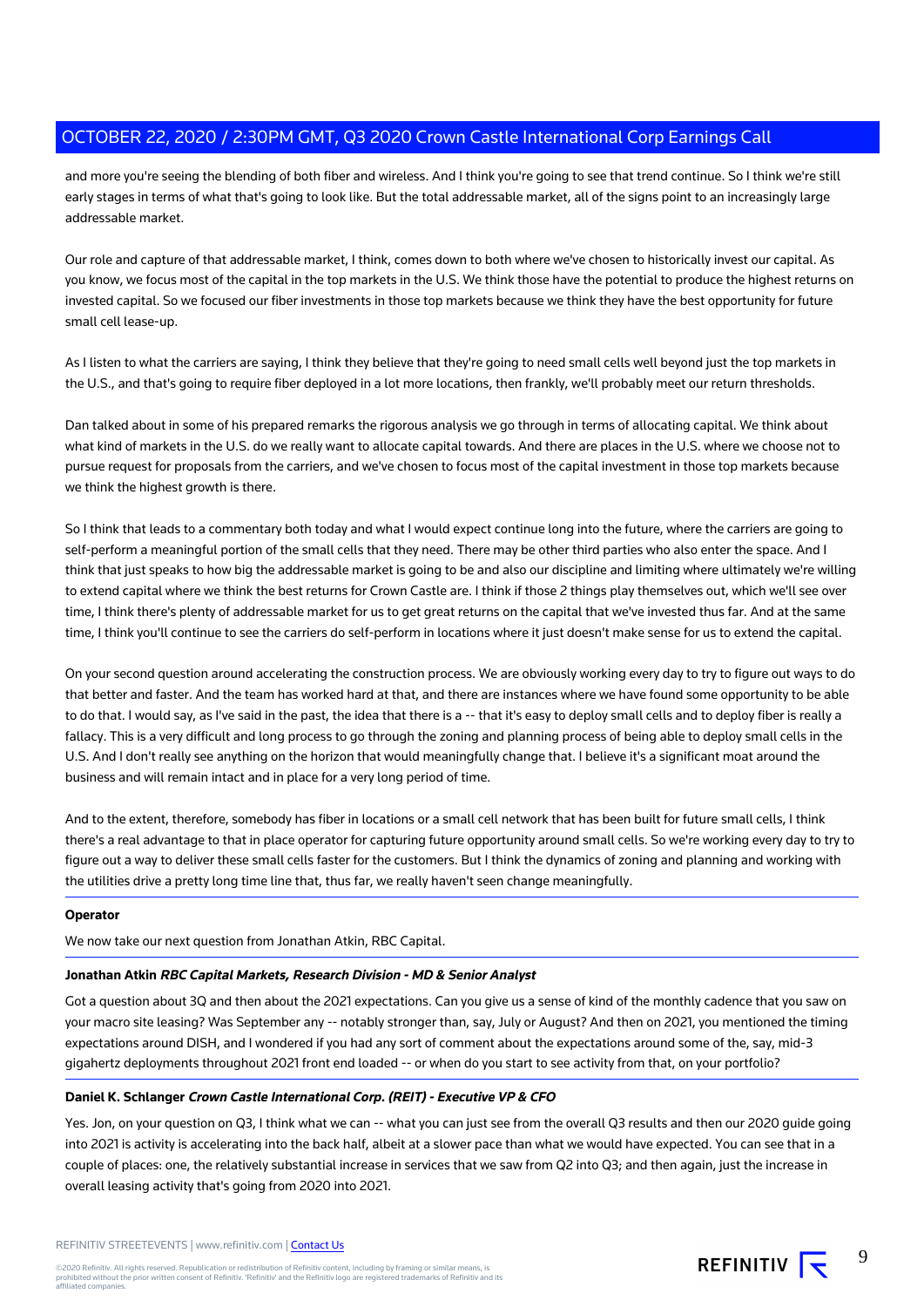I think, as always, we've talked about that -- and Jay mentioned this earlier, that we feel really comfortable with the overall activity levels increasing and all of the demand that's being placed on wireless networks requiring an increase in the amount of capital and operating expense that is being required from our customers to keep up. But it's always hard to tell exactly when the timing of that -- any type of change will happen. So trying to pinpoint it to a month or a quarter has always been hard. And what we're seeing, what we're excited about is as we're moving into '21, we see our tower growth accelerating into that 6% range. And like I said earlier, that's a great place for us to be as we see a continuing, as Jay mentioned in his prepared remarks, insatiable demand for data on top of a 5G ecosystem that's being developed now that we think will generate substantial opportunities for us going forward.

## **Jay A. Brown Crown Castle International Corp. (REIT) - President, CEO & Director**

Jonathan, on your second question, again, in my comments earlier about T-Mobile -- I certainly want to let DISH speak to their own plans and timing around what they're thinking about deployment of the network. So I think it's fair to draw from the public commentary that they've given thus far and certainly in our own outlook, we assume -- we did not assume a significant contribution from DISH in 2021. But based on their public commentary, we would expect more of a contribution as we go into 2022.

#### **Jonathan Atkin RBC Capital Markets, Research Division - MD & Senior Analyst**

And then finally, on the operations side with Jim Young's announced departure, just any kind of update into how things are going to be run going forward, who you're looking for, how things organizationally might be different, if at all.

## **Jay A. Brown Crown Castle International Corp. (REIT) - President, CEO & Director**

Sure. We did announce that we had hired an outside search firm to help us look at both internal and external candidates for that role, for our COO of Network. And we feel good about the process. It's ongoing. We've seen a number of quality candidates, but no specific updates at this time. I would -- to the part of your question in terms of what are we looking for, what do we expect, obviously, looking for somebody who has a proven ability to lead a large organization of our scale and size. And we want to make sure we pick somebody who has a good understanding of the strategy and ability to execute against that strategy and drive returns on the invested capital that we've put there.

So no specific update beyond that, and we'll let you know as soon as we make a decision on that front.

#### **Operator**

We can now take our next question from Tim Long of Barclays.

#### **Timothy Patrick Long Barclays Bank PLC, Research Division - MD and Senior Technology Hardware & Networking Analyst**

Two if I could. Just one follow-up on the fiber business. The reduction in capital intensity obviously is something that is interesting, and there's probably some timing there, too. Just wondering if that -- we should look at that as kind of a 2021 event just based on timing. Or is this something that you think has a multiyear tail to it?

And then second, just on a higher level, could you talk a little bit about edge compute? I know you have the Vapor IO deal, but curious to see as we move towards edge compute how you think fiber will play into that. Some of your peers have gotten involved in data centers. So just curious, thoughts there.

#### **Daniel K. Schlanger Crown Castle International Corp. (REIT) - Executive VP & CFO**

Yes. In terms of capital intensity, we called out 2 things. One is we finished a few fiber projects that we had inherited with some acquisitions we have done historically. And we're going to -- we finish those in 2020. We wrap them up. And those won't continue going into 2021. A lot of that is in line with our strategy of leading more with small cells and with fiber solutions.

And as we continue to push on that, we do believe that that's more of a longer-term impact to our business, in that when we're looking at building fiber throughout the markets, as Jay pointed out, the top 25 markets, top 30 markets to begin with, that we want to lead with small cells. And there may be cases where we could come up with a situation where we lead with fiber solutions because we think small cells are coming relatively quickly in the same places.

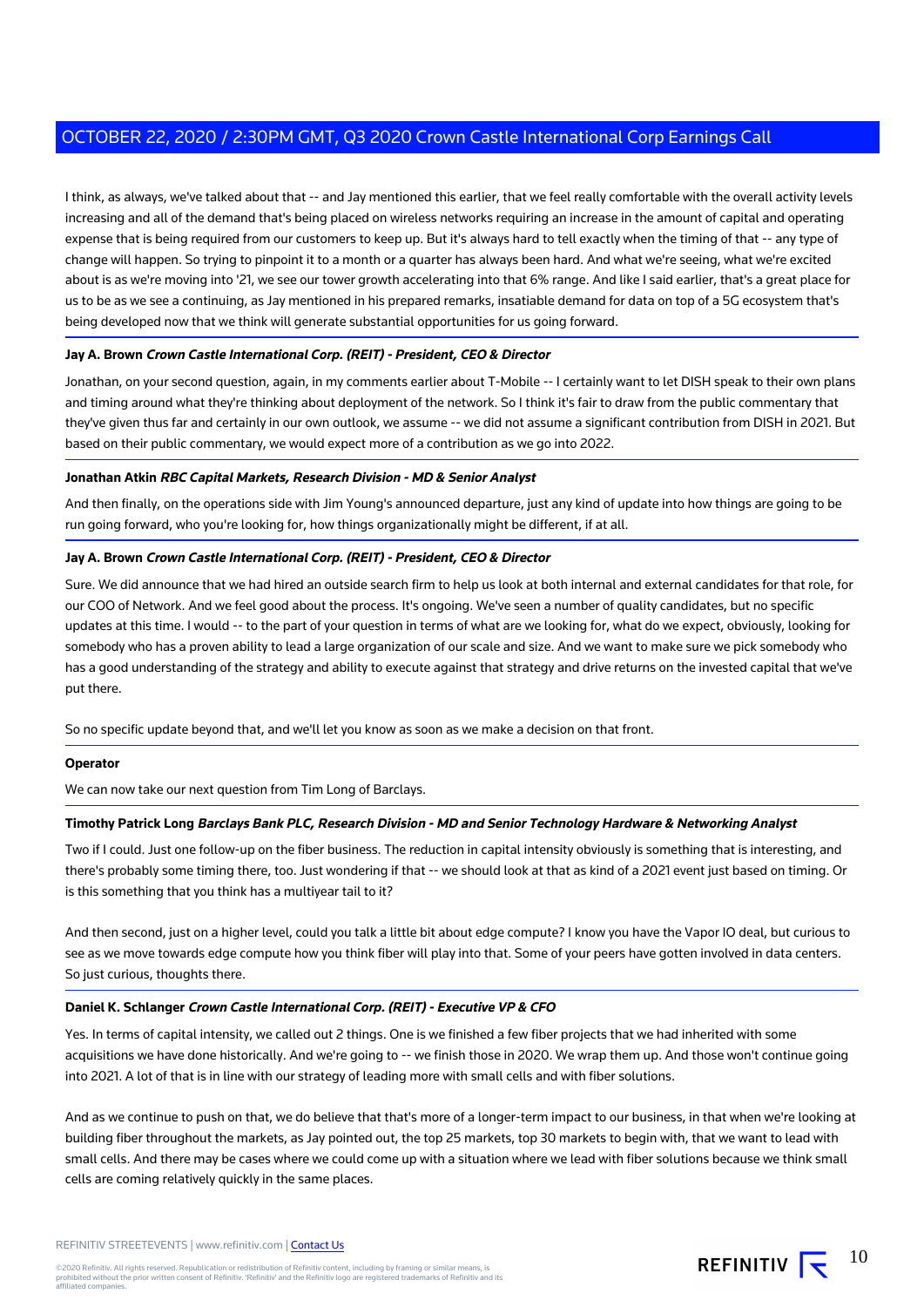But for the most part, it's a small cell decision. Are we wanting to invest in that market for small cells or not? And if the answer is no, then we're not going to lead with fiber solutions. And in many cases, these are deals that were based on fiber solutions. So it is a longer-term type of capital allocation decision we're making there.

In terms of the second reason that we called out for why we have less capital intensity, it's an increase in the proportion of small cell nodes that are colocation from where they had been historically. As Jay pointed out, there was about 70% to 80% anchor builds historically. And this year, we're looking more like 60% anchor builds and 40% colocation. And because of that, the capital intensity is coming down. I would say that the remainder of our backlog looks more akin to the 70% to 80% anchor build. So that's not as long term, unless of course we get some bookings that would replace those colocation nodes, which, as you know, are quicker to go into production just because we already have fiber in existing poles already. So that would happen faster. So if we get some bookings, it may change that. But I would say, right now, in our backlog, it looks more like what we have seen historically.

## **Jay A. Brown Crown Castle International Corp. (REIT) - President, CEO & Director**

To your second question, we did make an investment in Vapor IO, which is the edge compute company. And on this topic, I would say, the world is continuing to move towards wireless. And if you look at the amount of data traffic, as referenced -- as I referenced in my prepared remarks, it is growing at an unbelievable pace. And edge compute becomes really important as users and providers using those wireless networks are trying to figure out ways to reduce the latency in the network and lower the overall cost of delivering that data.

And edge compute is a way of doing that by both moving compute power as well as storage as close to the user as possible. And that becomes increasingly important as industrial applications materialize even beyond what we think of today is mostly consumer-driven applications. So I think there's a lot of opportunity there. It also highlights the necessity of everything in the network being connected by fiber, both small cells, macro sites, edge compute. And I think it's another indication of the necessity and importance of fiber in the next generation of wireless network.

So we're excited about the opportunity there. We think we're well positioned in terms of the investment that we've made. It doesn't have a meaningful impact today on any of our results nor do we expect that to be true in 2021. But it does give us a view towards the future, and we're excited about the upside, not just in our investment in edge compute but what that portends for the rest of the business and the increasing data traffic going across the wireless networks and then the investment required in order to get there.

#### **Operator**

We can now take our next question from David Barden of Bank of America.

#### **David William Barden BofA Merrill Lynch, Research Division - MD**

So first one, and I apologize if I missed this, but Dan, just in terms of the guide for '21, what, if anything, do you have from C-Band deployments in there? And realistically, could it be a contributor to the '21 outlook?

And then second question on the -- one of your competitors signed an MLA with one of your major customers recently. Last quarter, that company took the carrier contribution to '20 out of their guidance entirely because that carrier was being very aggressive with respect to their willingness to steer business to competitors like yourself. Is there anything about the second half of '20 or 2021 that might represent some kind of supernormal contribution from a carrier that has signed a MLA with one of your competitors that might shift business back in that direction? How do you think about that dynamic in the competitive marketplace?

# **Daniel K. Schlanger Crown Castle International Corp. (REIT) - Executive VP & CFO**

Yes. Thanks, David. I'll take the first question on 2021 outlook. We don't give outlook according to specific spectrum bands or specific customers. What we look to is to try to figure out what is the level of demand that's coming and where do we think that the -- our carrier customers are going to allocate capital in order to meet that demand. I think that there is -- as you pointed out, one of the important aspects that makes the U.S. market so attractive is there's a lot of spectrum that has been purchased recently or will be purchased in the upcoming few months through C-Band specifically that is lying fallow and not generating return and not meeting the demand from end users. And that's what's driving the overall increase in tower leasing activity that we're going to see and we expect to see going into 2021.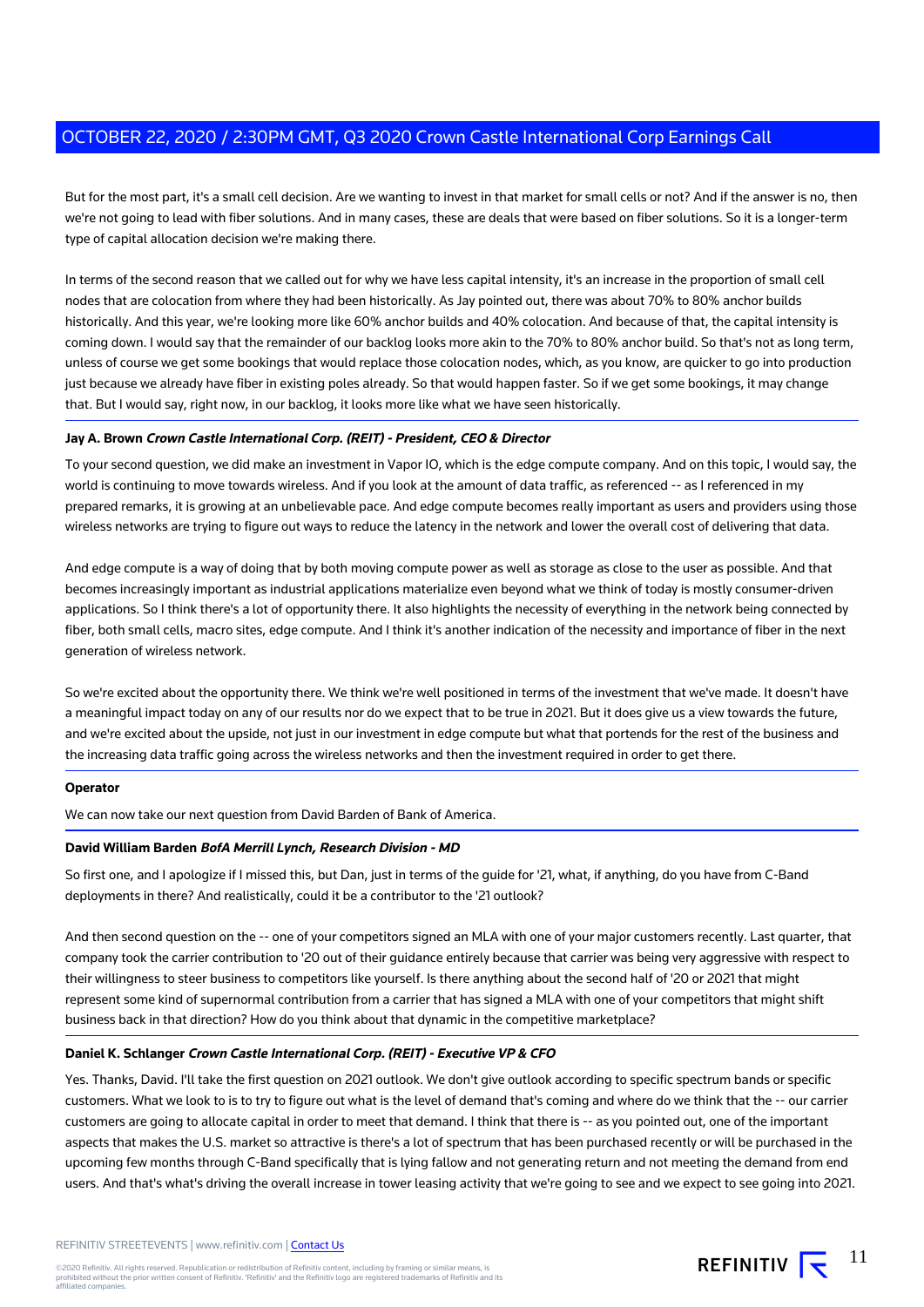We would anticipate that whoever ultimately owns that C-Band would want to deploy it at some point. And whether that's in 2021 or beyond, it will just add to our tower growth over time just like any spectrum has before. And we're generally agnostic to which spectrum is being deployed. We're looking for how is the ultimate end-user demand going to be met through deploying more spectrum, densifying more sites, building small cells going on additional towers. But there's nothing specific or not specific in that for a C-Band deployment necessarily.

# **Jay A. Brown Crown Castle International Corp. (REIT) - President, CEO & Director**

Dave, to your second question, I would describe the activity that we're expecting in 2021 to be normal levels of activity. And as we look across the landscape of the carriers, they're all investing in the network. And we think we'll benefit from that. And I think the idea of growth in this business, just really big picture, as I step back and look at what's going on in the environment is we're growing top line revenue growth at a very attractive clip. And that is translating, as we talked about, in 2021 into a double-digit dividend increase, some 11%. And if I go backwards and think about what's happened over the last 4 years on those dividend increases, we've grown the dividend about 9%.

So in terms of the return of capital to shareholders, we've seen an acceleration in terms of that increase in dividend to the shareholder. We're seeing tremendous growth on the top line side. And the best part about it is we have a view towards the future that looks like this is going to stay in place for an extended period of time. And there are a lot of elements of it that say there's going to be a really long runway of growth.

And so our business, which has historically been marked by really consistent investment among the carriers, I think that investment trend is in place and looks like there's a pretty long runway ahead of that continued investment by our customers. And I'm pretty excited about where we're positioned in terms of capturing that and then translating it into returning cash to our shareholders through the form of dividends and then continuing to invest along the way in assets we think can further that dividend growth.

#### **Operator**

And we can now take our next question from Colby Synesael of Cowen.

# **Colby Alexander Synesael Cowen and Company, LLC, Research Division - MD & Senior Research Analyst**

Two lines of questioning. One is just on all small cell, getting from -- hello? Can you hear me?

# **Jay A. Brown Crown Castle International Corp. (REIT) - President, CEO & Director**

Colby, yes. We can hear you fine.

# **Colby Alexander Synesael Cowen and Company, LLC, Research Division - MD & Senior Research Analyst**

Just on small cells, I was wondering if you can give us the updated numbers for install and backlog. I think you said 20,000 in backlog, which I guess would assume another 5,000 were installed in the quarter, that you would have, I guess, at this point, already hit your 10,000 mark for installs for 2020, which was the previous guidance. Just curious if you'd just confirm that. Then also what is the expectation for installs in the 2021 guidance?

And then secondly, is there any risk to guidance for 2021 that you could go and sign an MLA with any one of your customers in 2021 that could result in accelerated churn beyond which you are currently showing in your 2021 guidance as of today?

# **Jay A. Brown Crown Castle International Corp. (REIT) - President, CEO & Director**

You bet. So on your first question, just to kind of square everybody away in terms of where we are on small cell nodes, we came into 2020 with about 40,000 nodes on air. We expect to exit 2020 with about 50,000 on air. And then we expect by the time we get to the end of 2021 that we'll have about 60,000 nodes on air. So similar levels of activity in 2020 and 2021. That means we'll exit this year with about 20,000 nodes roughly in the pipeline still to be completed.

On your second question around our 2021 outlook, we give a range because there's a number of different things that could obviously

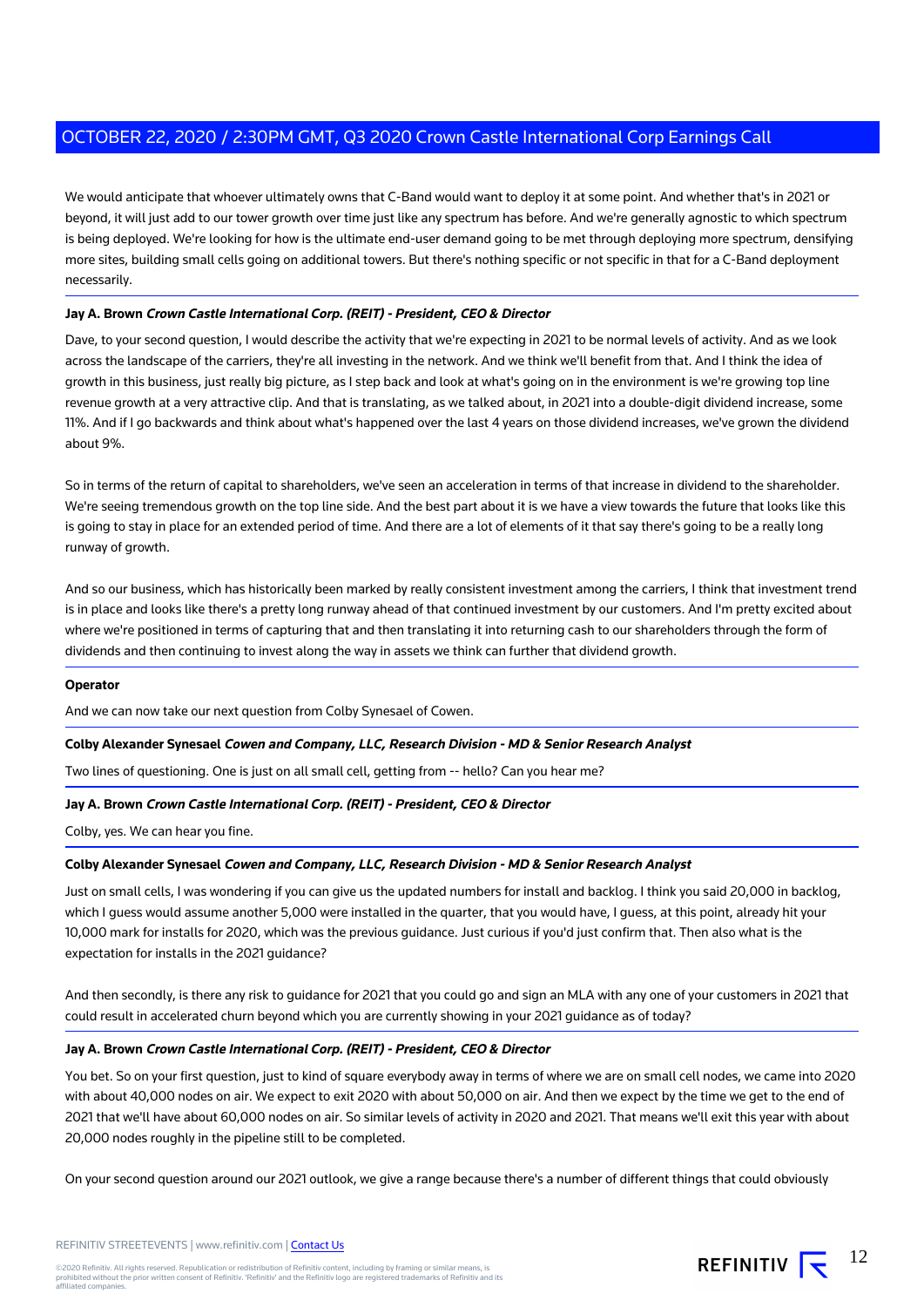happen as we get into the year. And I guess you raised one specific area. I wouldn't, again, comment on specific customer contracts. But to the extent that there was an allowance that we were to make contractually with a customer on being able to exit a committed revenue that they have to us, we would expect to have an equivalent value return back as a part of any discussion that we would have.

So I would never say never to a theoretical question like that. But the value would have to be there to us that would materialize in some other forms. So I would look at the outlook that we gave to 2021 as similar to any other year that we would give outlook, and we're trying to give a range of possibilities of potential upsides that could help us if things go well, and then the low end of the guidance if things didn't go quite as well as we expected, and we're trying to give you a balanced view of a number of pluses and minuses as we go into the year.

# **Colby Alexander Synesael Cowen and Company, LLC, Research Division - MD & Senior Research Analyst**

I mean you obviously know why I'm asking that question, given David Barden's question just a moment ago about a particular company in MLA. But is there a situation where that extra value, if you will, that you would have extracted to potentially allow a customer to do that, that would be actually value you would see in outer years, '22, '23, et cetera, and therefore, there could be some nearer-term offsets, if you will, but over the longer term, still a deal you'd want to do?

## **Jay A. Brown Crown Castle International Corp. (REIT) - President, CEO & Director**

Colby, I think the -- answering that in the theoretical is basically impossible. We are economic animals at heart, and we run a massive capital investment base that we've put together over 20-plus years. And our goal is to maximize the yield on that investment by working thoughtfully with the customer to ensure that they have a compelling opportunity to go on the site and to be able to do that as expeditiously as we possibly can. So there's a real value to our customers of sharing it. And we're aiming to maximize the value and the return on the assets. And we hold ourselves out to be as flexible as we can be in accomplishing those 2 goals, both offering a shared solution that's good for our customers and, at the same time, trying to maximize the return on the asset. If we can pick both of those boxes, happy to consider what makes the most sense. But in the theoretical, really, frankly, it's impossible to be any more specific than that.

#### **Operator**

We can now take our next question from Spencer Kurn of New Street Research.

#### **Spencer Harris Kurn New Street Research LLP - Analyst of Towers and Infrastructure**

I have a couple on your tower guidance. With the \$150 million to \$160 million of new leasing revenue that you guided to in 2021, could you just talk about the cadence of that throughout the year? Are you expecting to exit at a higher level than you start out with?

#### **Daniel K. Schlanger Crown Castle International Corp. (REIT) - Executive VP & CFO**

Yes. It's pretty flat through the year. But typically the case, we generally see a little bit more activity in the back half of the year than we do in the front half of the year.

## **Spencer Harris Kurn New Street Research LLP - Analyst of Towers and Infrastructure**

Got it. And then I just have one follow-up on millimeter wave. It's interesting that you guys are really bullish on it for small cells. And also, we've seen Verizon talk about deploying 5x the number of small cells this year relative to last year, but your deployments have remained pretty steady at around 10,000 a year over this period. Can you just comment on whether you're seeing a bigger proportion of millimeter wave application in your backlog now than maybe you were 6 months ago or a year ago? And are you getting the sense that your backlog volumes will, at some point, increase enough to build up to 15,000 nodes annually, which is what you sort of guided to a couple of years ago? Or are you more of the sense that you believe just steady state build of around 10,000 nodes for the foreseeable future?

#### **Jay A. Brown Crown Castle International Corp. (REIT) - President, CEO & Director**

Yes. I think as I was trying to reference in my comments, I think whether it's industry estimates for the carrier commentary, it would look like there are a number of signs of future growth, of accelerating growth in small cells over the coming years. And I would just -- stepping back away from the specifics of it but just looking broadly at what's happened in our industry. Whenever there's been a period of time

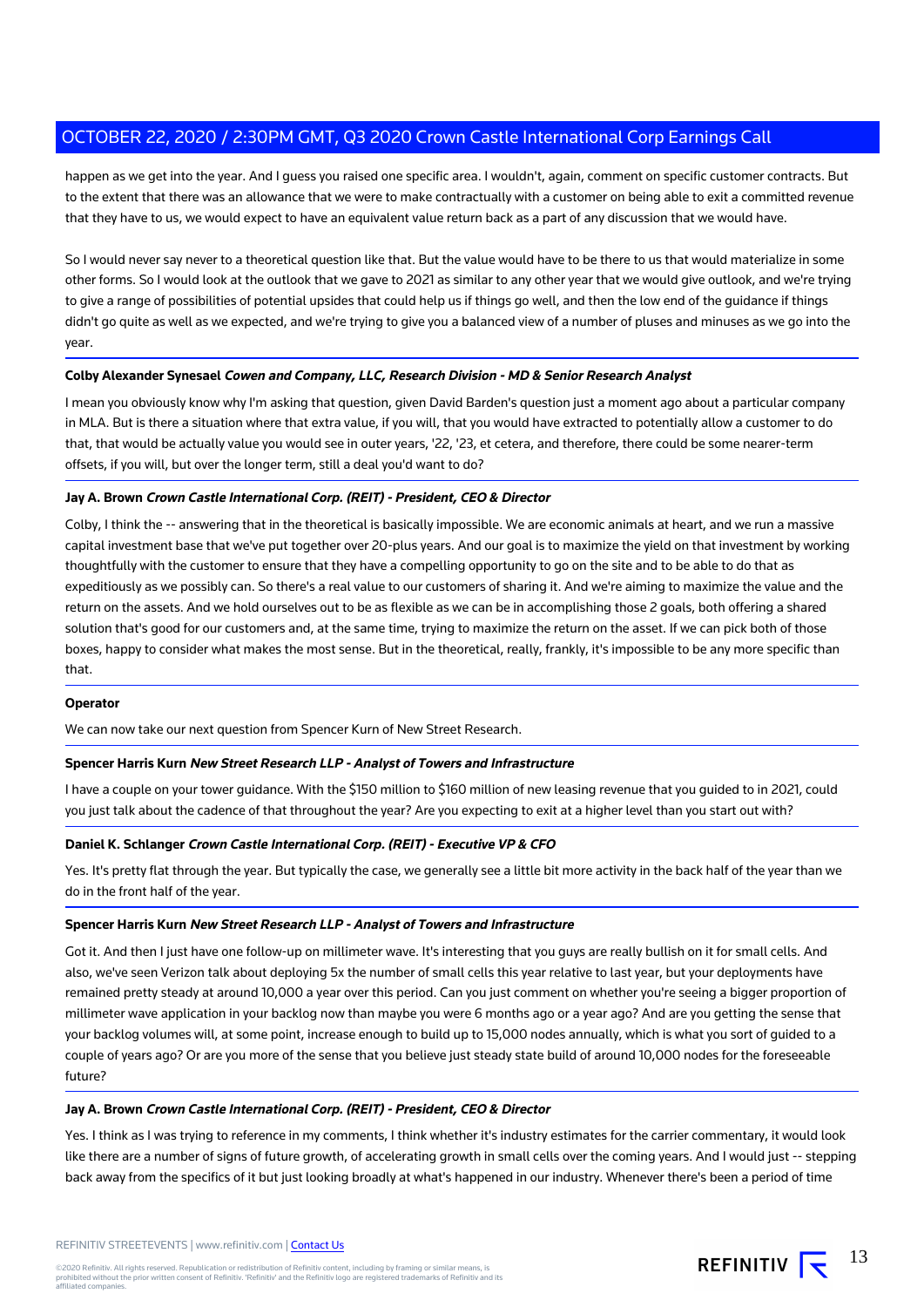where there was spectrum available, carriers who own that spectrum and has the capital to actually be able to invest to deploy that spectrum and then devices in the hands of consumers that could actually use that spectrum, those 3 things -- when those 3 things come together, it's really good to be an infrastructure provider.

And as I look at the millimeter wave, in particular, that spectrum, I believe that is more suited towards the deployment of small cells than it is macro sites. And the convergence of those 3 things sets up an environment and a tailwind to the business that I think is going to play out over time and go really well for us and anybody else in the third-party provision of small cells.

So I think the overall pie is growing because of those drivers of spectrum, capital and the availability of devices to use that spectrum band. And I think our business is sitting right in the heart of that. And so in my mind, it's not a question of if this is going to happen, if there are going to be small cells that are going to end up on this fiber. It's really more a question of when will it happen. And I think as I referenced earlier in the conversations that we're having with carriers, really encouraging conversations around their deployment plans, both in the near and longer term. And I think that sets up well for the underlying assumptions that we have that when we build these systems, we'll be able to add 1 tenant in addition to the anchor build over a 10-year period of time.

And a lot of the questions that you're asking there and the commentary that I made in my prepared remarks about millimeter wave, that's really to the upside of how we thought about and assess kind of the investment of capital.

So certainly, see an environment where there could be an acceleration, and we think we would benefit from that. I think the business sits right in the heart of a massive trend of growth that's going to happen in the U.S. over the coming decade.

## **Operator**

We'll take our next question from Richard Prentiss from Raymond James.

# **Richard Hamilton Prentiss Raymond James & Associates, Inc., Research Division - Head of Telecommunication Services Equity Research & Research Analyst**

Nice to see also the dividend increase. A couple of questions, Jay, going back to Colby's. Jay, can you tell us how many nodes there are in the third quarter? Did it go up from above 45,000 in the third quarter?

# **Jay A. Brown Crown Castle International Corp. (REIT) - President, CEO & Director**

Yes, Ric. What we would say right now is there's probably a little less than 50,000 on air. It did go up -- it went up in line with what we would have expected. So we're on track to what we thought was going to happen, as Jay pointed out, going from 40,000 at the beginning of the year to 50,000 at the end of the year.

But yes, we put some on air just like what we expected. And so we went -- our commentary last quarter was a little more than 45,000. We'd say now it's a little less than 50,000.

# **Richard Hamilton Prentiss Raymond James & Associates, Inc., Research Division - Head of Telecommunication Services Equity Research & Research Analyst**

Okay. And I appreciate your comments earlier talking about capital intensity is down. It looks like also prepaid rent received is going to be up. So gross CapEx is down. Looks like net CapEx goes down even more. How should we think about what happens to prepaid - amortization of prepaid rent, a noncash item? It looks like that went up maybe \$60-plus million from 2019 into 2020. Are you thinking it might go up another \$50 million now in '21, that noncash amortization?

# **Daniel K. Schlanger Crown Castle International Corp. (REIT) - Executive VP & CFO**

Yes, that's exactly right, Ric. You got all those numbers right, about \$60 million growth in prepaid in 2020, and we have about \$50 million growth in prepaid going into 2021.

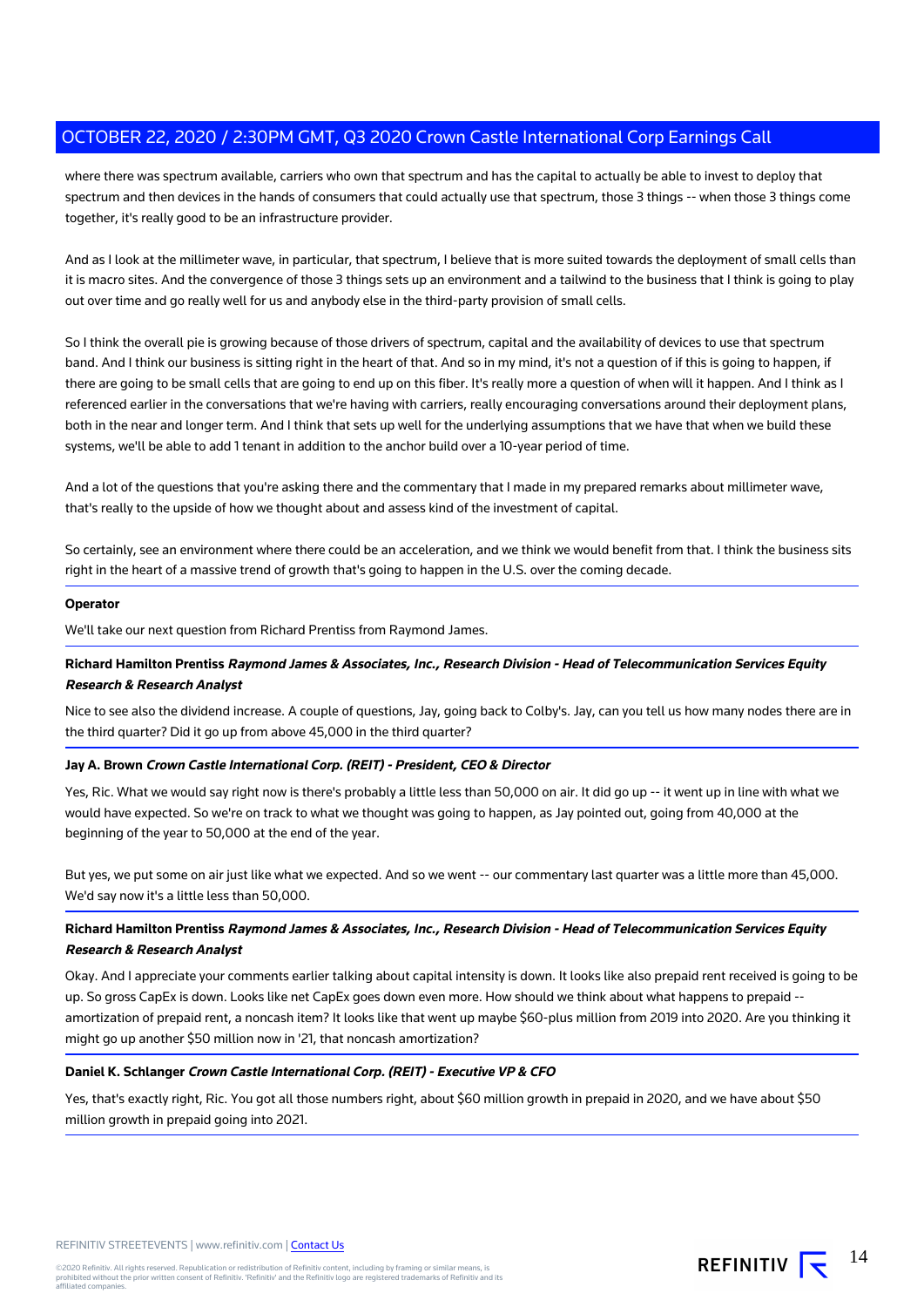# **Richard Hamilton Prentiss Raymond James & Associates, Inc., Research Division - Head of Telecommunication Services Equity Research & Research Analyst**

Okay. And the final one for me, and I'm sure that's in the release in there, was on the sustaining CapEx side, you guys were able to take out about \$25 million in the 2020 guidance on the update here. And the '21 guidance is for midpoint, I think, about \$99 million. How should we think about that long term? Because in 2018 and 2019, it was over \$100 million, \$115 million. How should we think about sustaining -- how are we able to take sustaining CapEx out? And how should we think about long-term trend in that?

# **Daniel K. Schlanger Crown Castle International Corp. (REIT) - Executive VP & CFO**

Yes. I think I'll take that in reverse. So long-term trend is in that \$90 million to \$120 million range is what we would expect sustaining CapEx to be. How we can take that out is we can be very diligent about how we care for our assets and try to run the business as efficiently as we possibly can in any given period.

But over time, there is some sustaining capital that is required to maintain the asset, as you know. It's a pretty low number. \$100 million-ish on the capital base that we have is a low number. And it should be in that ballpark. But in any given one period, we can get really creative in how we think about that. And what we wanted to do is to make sure we're delivering the best AFFO growth we possibly could both in 2020 and in 2021, and that's what you're seeing out of that sustaining number.

## **Operator**

We can now take our final question from Nick Del Deo from MoffettNathanson.

## **Nicholas Ralph Del Deo MoffettNathanson LLC - Analyst**

Maybe to build on some of the prior small cell question and ask it a different way. Your customer conversations regarding small cells are very encouraging. But it's been a while since you've had a real strong small cell bookings in the report. For how long would that sort of dichotomy has to persist before you conclude, okay, maybe it's not just lumpiness in bookings, maybe there's something else going on? Like if we go another year without the backlog being replenished, would that change your confidence level in the outlook?

#### **Jay A. Brown Crown Castle International Corp. (REIT) - President, CEO & Director**

No. I think obviously we look at a number of different factors as we think about the commentary that we made and the growing environment and opportunity around the small cell side. I think that business is going to be marked forever by a lumpy and chunky awarding of small cells. It's very different than the tower business in terms of the way the customers award small cells. They're generally done on a market-by-market basis or at least a significant portion of the submarket. And in the tower business, assets are generally leased one at a time. And that's not the way small cells work. So I think, Nick, I would not look at the lumpiness and chunkiness of it as anything other than just that's the nature of the business, and I think it will stay that way.

And as I mentioned, the tone of the conversations privately is really encouraging. But I don't think that's the only thing that's encouraging. As I look at the broader landscape, the public commentary that the carriers are making around the need for small cells and the deployment of those small cells and then as I look on the innovation front in terms of -- as I mentioned in my comments around what Apple is doing, that is a significant amount of network deployment that's coming in order to make those devices work to the fullest extent that they intend. And our business sits right in the middle of that.

And I think we'll benefit from it as the investment lines up with the use cases and the deployment of that spectrum.

# **Nicholas Ralph Del Deo MoffettNathanson LLC - Analyst**

Okay. Would you characterize the tone of the conversations as being comparable to back in 2018 when you signed a bunch of big deals?

#### **Jay A. Brown Crown Castle International Corp. (REIT) - President, CEO & Director**

I think it's always difficult to compare the nature of conversations. In 2018, there was a different scale of opportunity than what there is today. So I think in 2018, we would have looked at it and said, we're seeing early signs as a result of some of the awards but probably not the total addressable market starting to materialize in the same way that we are today.